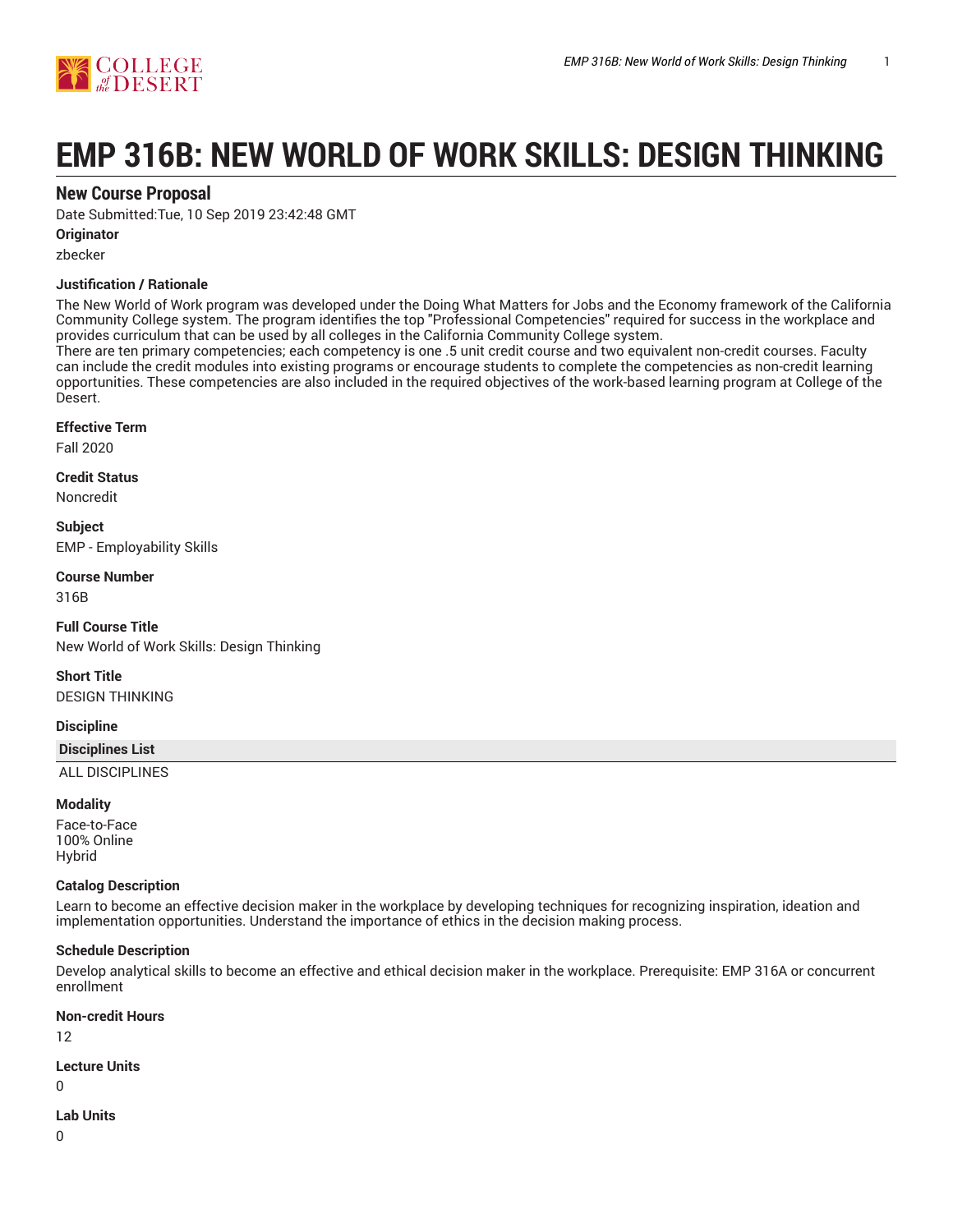

**In-class Hours**

4

**Out-of-class Hours** 8

**Total Course Units**

0 **Total Semester Hours** 12

**Override Description** Noncredit course.

**Prerequisite Course(s)** EMP 316A or concurrent enrollment

# **Required Text and Other Instructional Materials**

**Resource Type** Web/Other **Open Educational Resource** Yes

**Year** 2018

**Description**

New World of Work Instructional Materials available through Linked In Learning/New World of Work.

## **Class Size Maximum**

40

**Entrance Skills** Learn to develop alternatives and test them against the problem.

## **Requisite Course Objectives**

EMP 316A-Learn to develop alternatives and test them against the problem.

## **Course Content**

- 1. Inspiration for developing alternatives and making good decision.
- 2. Ideation for developing alternatives and making good decisions.
- 3. Implementation impact of decisions
- 4. Design thinking
- 5. Ethics and decision making
- 6. End of semester survey and plan of action

## **Course Objectives**

|             | <b>Objectives</b>                                                                    |
|-------------|--------------------------------------------------------------------------------------|
| Objective 1 | Understand the impact of the big picture when making decisions.                      |
| Objective 2 | Use techniques of inspiration, ideation and implementation to design good decisions. |
| Objective 3 | Understand the importance of ethical issues in decision making.                      |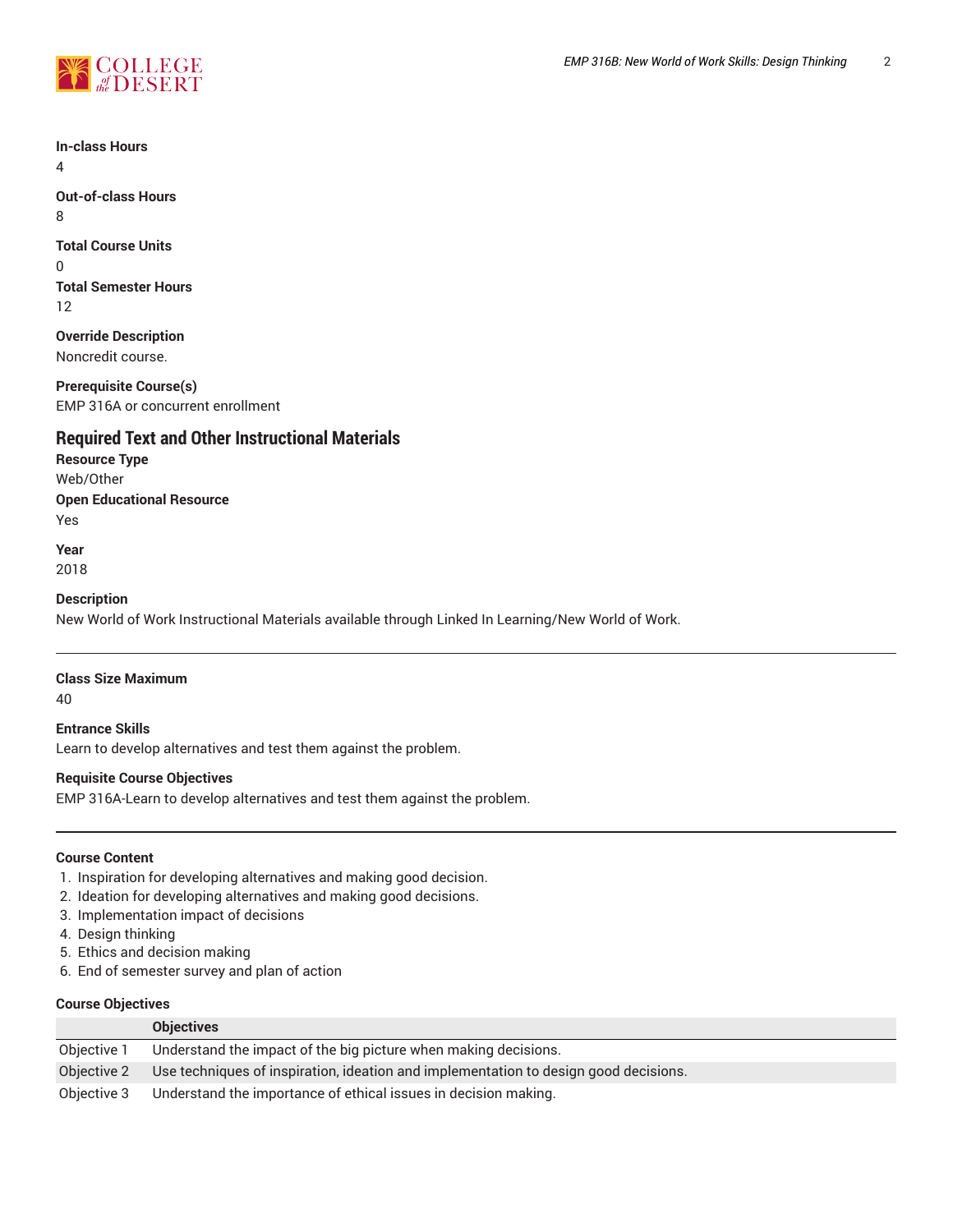

#### **Student Learning Outcomes**

| Upon satisfactory completion of this course, students will be able to: |  |  |  |  |  |  |
|------------------------------------------------------------------------|--|--|--|--|--|--|
|------------------------------------------------------------------------|--|--|--|--|--|--|

Outcome 1 Demonstrate an understanding of the techniques used to design solid, ethical decisions.

|  | Methods of Instruction |  |
|--|------------------------|--|
|  |                        |  |

| <b>Method</b>                                 | Please provide a description or examples of how each instructional<br>method will be used in this course.                                                                                     |                                                                                                                                         |  |  |  |  |  |
|-----------------------------------------------|-----------------------------------------------------------------------------------------------------------------------------------------------------------------------------------------------|-----------------------------------------------------------------------------------------------------------------------------------------|--|--|--|--|--|
| Discussion                                    | In class discussion and/or online Canvas discussions to evaluate the<br>ethics and effectiveness of a variety of case study decisions.                                                        |                                                                                                                                         |  |  |  |  |  |
| Collaborative/Team                            |                                                                                                                                                                                               | Creation of cooperative learning tasks such as a small group or paired<br>activities to analyze problems and promote critical thinking. |  |  |  |  |  |
| Technology-based instruction                  | Do" videos.                                                                                                                                                                                   | Use of learning materials available on the web, including "What Not To                                                                  |  |  |  |  |  |
| Lecture                                       | Presentation of topic in context with case studies illustrating the<br>importance of ethics, good decisions, and solid critical thining.                                                      |                                                                                                                                         |  |  |  |  |  |
| Self-exploration                              |                                                                                                                                                                                               | Survey at end of class to enhance self-awareness of critical thinking<br>strengths and weaknesses and strategize ideas for improvement. |  |  |  |  |  |
| <b>Methods of Evaluation</b>                  |                                                                                                                                                                                               |                                                                                                                                         |  |  |  |  |  |
| <b>Method</b>                                 | Please provide a description or examples of how<br>each evaluation method will be used in this course.                                                                                        | <b>Type of Assignment</b>                                                                                                               |  |  |  |  |  |
| College level or pre-collegiate essays        | Writing assignments completed out-of-class<br>analyzing two or three different scenarios in which<br>decisions were or were not ethical and effective. In-<br>class presentation of analysis. | In and Out of Class                                                                                                                     |  |  |  |  |  |
| Student participation/contribution            | Class discussion and questions to analyze a variety<br>of ethical dilemmas and suggest alternatives.                                                                                          | In Class Only                                                                                                                           |  |  |  |  |  |
| Self/peer assessment and portfolio evaluation | Surveys at end of class to improve self-awareness<br>of strength and weaknesses in critical thinking and<br>strategize improvements.                                                          | In and Out of Class                                                                                                                     |  |  |  |  |  |
| Group activity participation/observation      | Activity based analysis of videos and reading<br>materials applied to the concepts of the course.                                                                                             | In Class Only                                                                                                                           |  |  |  |  |  |
| Reading reports                               | Presentations on development of critical thinking<br>skills and big picture viewpoint.                                                                                                        | In Class Only                                                                                                                           |  |  |  |  |  |
| Other                                         | Out-of-class hours will be accounted for<br>electronically through the learning management<br>system.                                                                                         | Out of Class Only                                                                                                                       |  |  |  |  |  |

#### **Assignments**

#### **Other In-class Assignments**

- 1. Individual or group projects designed to identify and apply effective design thinking making skills.
- 2. Online research and activities designed to identify design thinking sources of relevant information, inspiration and ideation.
- 3. Case studies designed to analyze the effectiveness of decisions in the workplace.
- 4. Online individual, small group, or paired presentations designed to identify and apply effective communication tools and techniques.

#### **Other Out-of-class Assignments**

1. Students are expected to spend a minimum of eight hours on outside assignments which include a variety of video resources, self analysis of life experiences, and development of academic and workplace goals.

#### **Grade Methods**

Pass/No Pass Only

# **Distance Education Checklist**

**Include the percentage of online and on-campus instruction you anticipate.**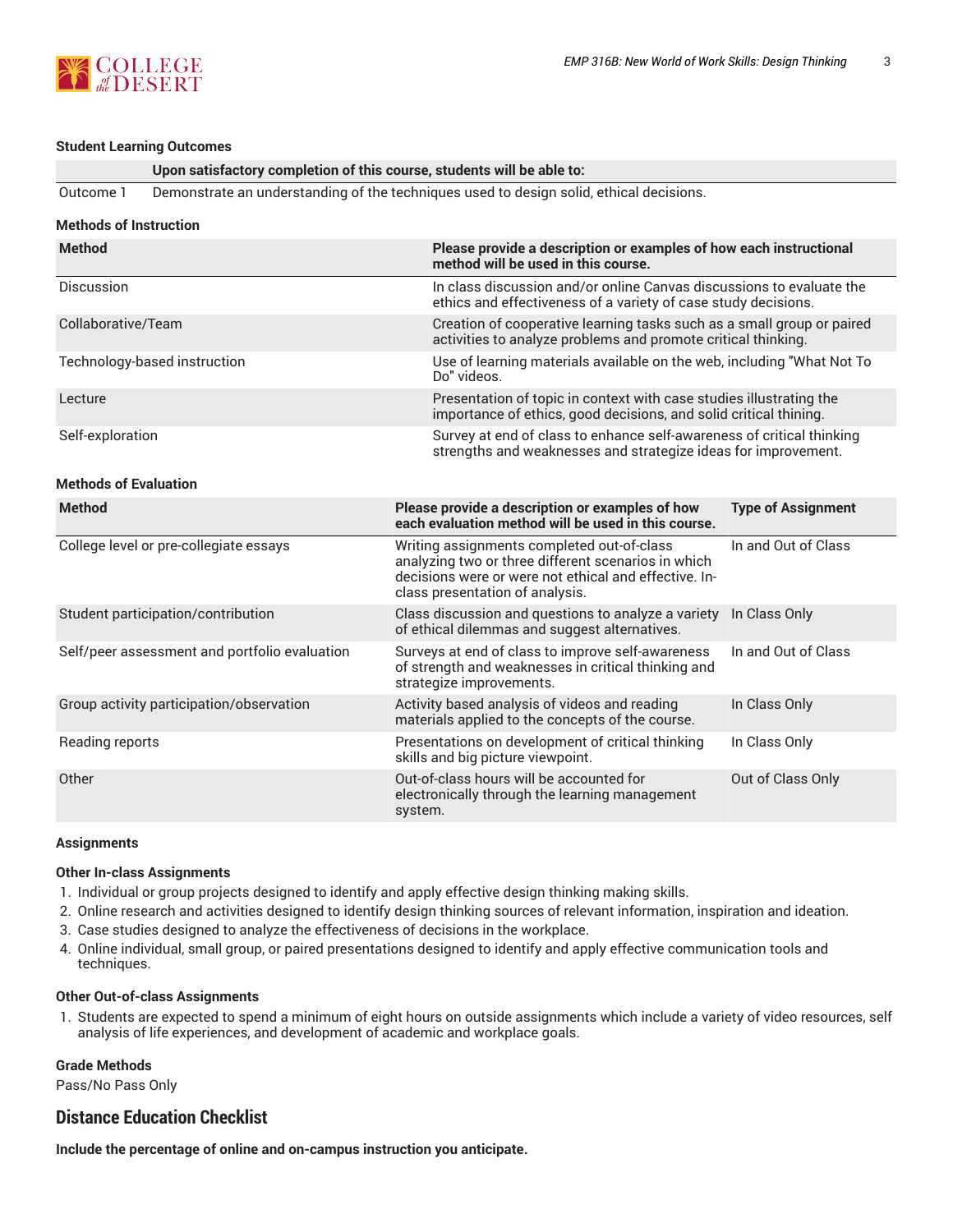

**Online %**

 $100$ 

# **Instructional Materials and Resources**

#### If you use any other technologies in addition to the college LMS, what other technologies will you use and how are you ensuring **student data security?**

New World of Work materials are maintained by Shasta College and made available to faculty and students through Linked In Learning which requires password access.

#### **If used, explain how specific materials and resources outside the LMS will be used to enhance student learning.**

New World of Work materials have been developed at the state level in collaboration with industry and vetted as appropriate to enhance the learning experience.

# **Effective Student/Faculty Contact**

## Which of the following methods of regular, timely, and effective student/faculty contact will be used in this course?

## **Within Course Management System:**

Timely feedback and return of student work as specified in the syllabus Discussion forums with substantive instructor participation Regular virtual office hours Private messages Online quizzes and examinations Video or audio feedback Weekly announcements

#### **External to Course Management System:**

Direct e-mail Posted audio/video (including YouTube, 3cmediasolutions, etc.)

#### **For hybrid courses:**

Scheduled Face-to-Face group or individual meetings

#### Briefly discuss how the selected strategies above will be used to maintain Regular Effective Contact in the course.

This class will be taught either online or as a hybrid via Canvas. Instructors will use asynchronous text and video messages to interact with the students. Also, discussions boards, constant announcements will be used. Zoom virtual office hours with screen sharing and interaction capabilities will be available.

#### **If interacting with students outside the LMS, explain how additional interactions with students outside the LMS will enhance student learning.**

Canvas is used for external interaction as well.

# **Other Information**

Provide any other relevant information that will help the Curriculum Committee assess the viability of offering this course in an online **or hybrid modality.**

All materials for the course are web-based so online and/or hybrid modality is appropriate.

# **MIS Course Data**

**CIP Code** 32.0105 - Job-Seeking/Changing Skills.

**TOP Code** 051800 - Customer Service

**SAM Code** D - Possibly Occupational

**Basic Skills Status** Not Basic Skills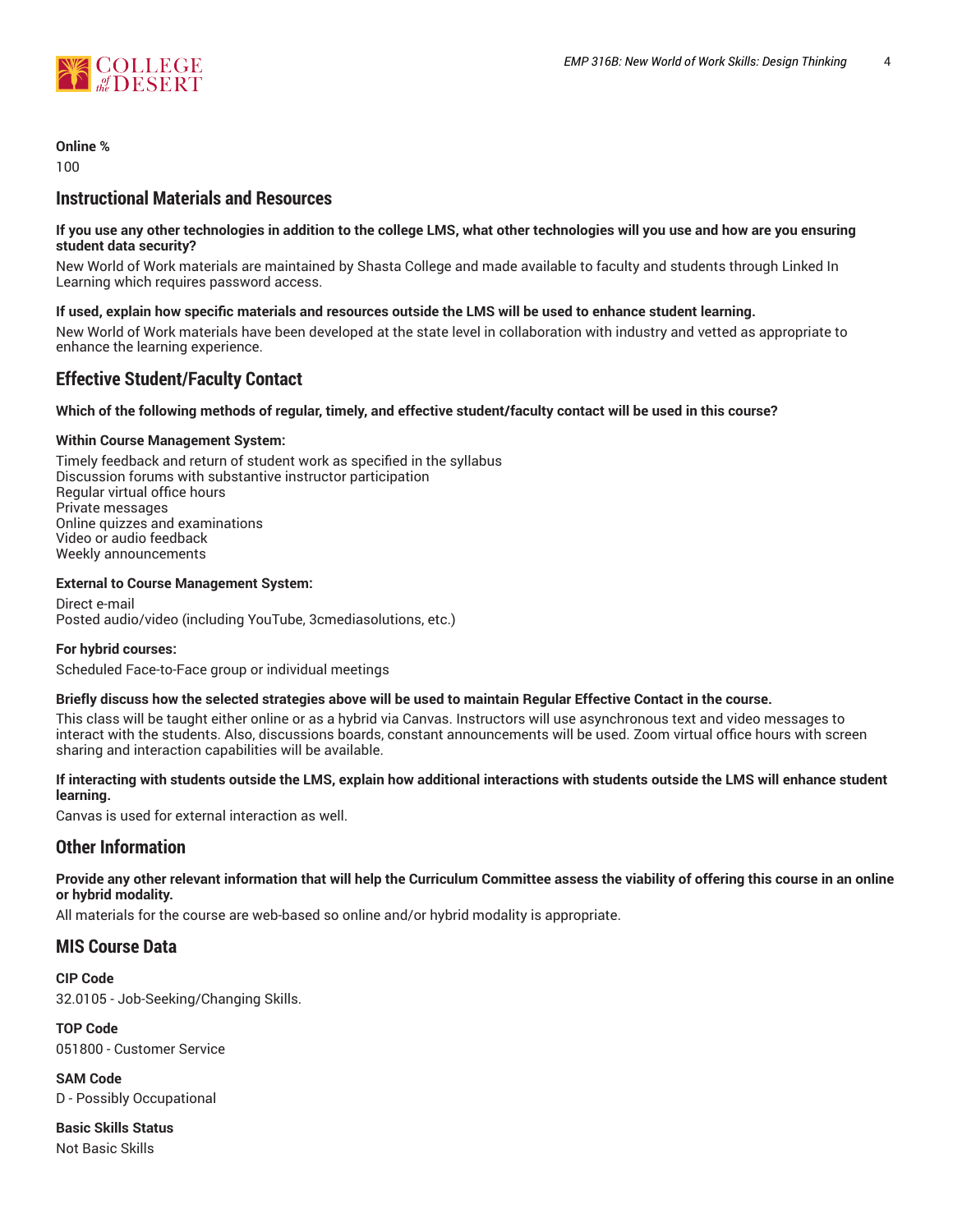

**Prior College Level** Not applicable

**Cooperative Work Experience** Not a Coop Course

**Course Classification Status** Workforce Prep Enhanced Funding

**Approved Special Class** Not special class

**Noncredit Category** Workforce Preparation

**Funding Agency Category** Not Applicable

**Program Status** Program Applicable

**Transfer Status** Not transferable

**Allow Audit** No

**Repeatability** Yes

**Repeatability Limit** NC **Repeat Type** Noncredit

#### **Justification**

Noncredit courses are repeatable until students are comfortable they have achieved the skills and knowledge required to meet the objectives and outcomes of the course.

**Materials Fee**

No

**Additional Fees?** No

# **Approvals**

**Curriculum Committee Approval Date** 11/05/2019

**Academic Senate Approval Date** 11/14/2019

**Board of Trustees Approval Date** 12/19/2019

**Chancellor's Office Approval Date** 01/10/2020

**Course Control Number** CCC000611576